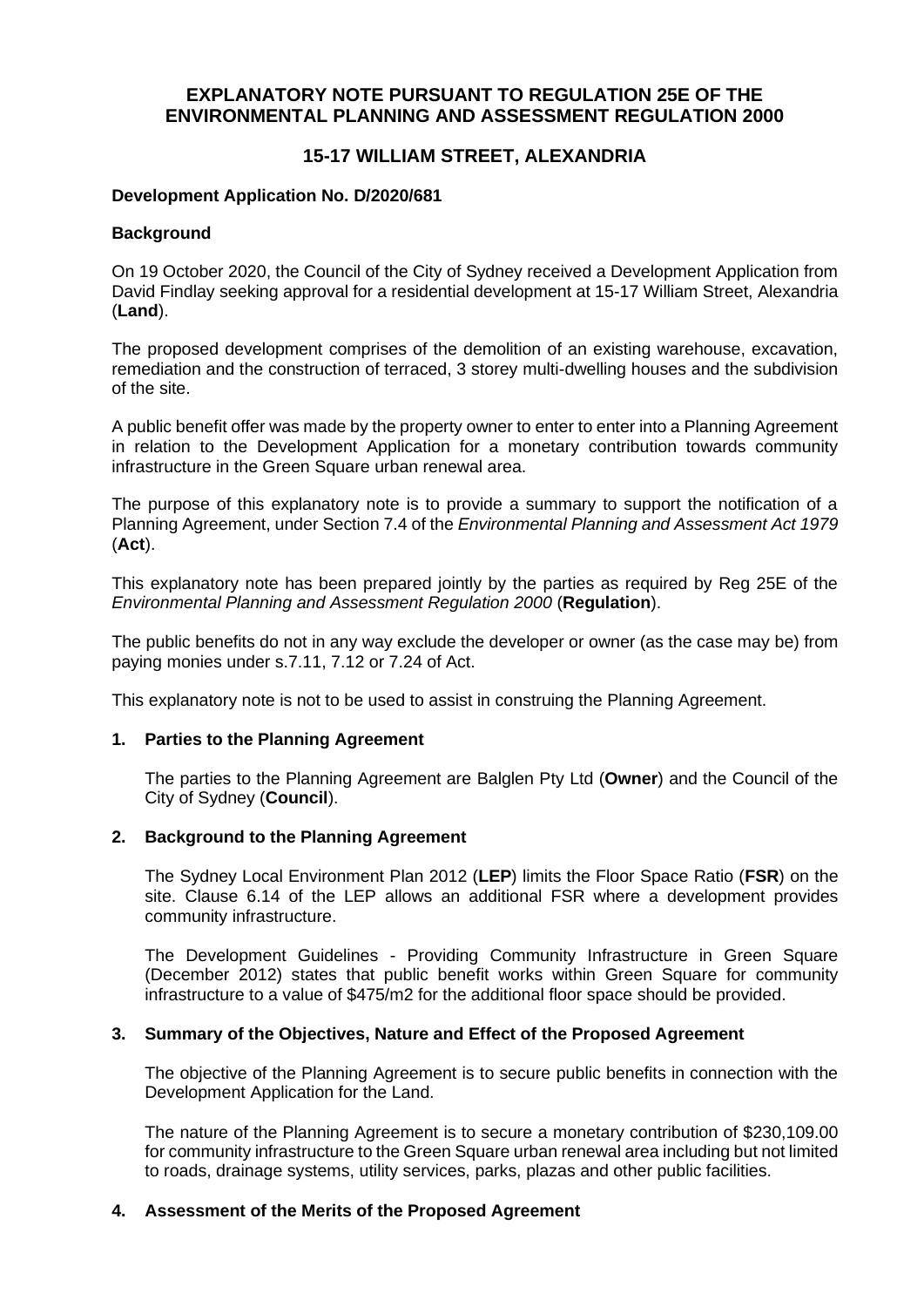#### **(a) How the Planning Agreement promotes the public interest and one or more of the objects of the Act**

The Planning Agreement promotes the objects of the Act, in particular objects identified in Section 1.3 (c) and 1.3(g) of the Act which is to promote the orderly and economic use and development of land and to promote good design and amenity of the built environment. The agreement will provide a contribution towards community infrastructure which will support and service the existing and future population and will contribute to greater amenity and infrastructure of those areas.

# **(b) How the Planning Agreement promotes the elements of the Council's charter**

The Planning Agreement promotes a number of elements of the Council's charter under section 8 of the *Local Government Act* 1993 (NSW). In particular, the Planning Agreement through the delivery of the public benefits allows Council to

- (i) provide directly or on behalf of other levels of government, after due consultation, adequate, equitable and appropriate services and facilities for the community and to ensure that those services and facilities are managed efficiently and effectively;
- (ii) exercise community leadership;
- (iii) properly manage, develop, protect, restore, enhance and conserve the environment of the area for which it is responsible, in a manner that is consistent with and promotes the principles of ecologically sustainable development;
- (iv) bear in mind that it is the custodian and trustee of public assets and to effectively plan for, account for and manage the assets for which it is responsible;
- (v) engage in long-term strategic planning on behalf of the local community; and
- (vi) keep the local community and the State government (and through it, the wider community) informed about its activities.

# **(c) The impact of the Planning Agreement on the public or any section of the public**

The Planning Agreement will benefit the public and local community as it will improve community infrastructure in the immediate vicinity of the site as part of the Green Square urban renewal area.

#### **(d) Whether the Planning Agreement conforms with Council's capital works program**

Yes. The Planning Agreement conforms with Council's capital works program.

#### **(e) The planning purpose or purposes of the Planning Agreement**

The Planning Agreement will serve the planning purpose by enhancing the public domain and local infrastructure to reflect the changing nature of the area and the needs of the anticipated incoming population.

It is considered that the Planning Agreement provides for a reasonable means by which to achieve these planning purposes given the extent of the statutory tools that are available to Council by which it can deliver the proposed public benefits.